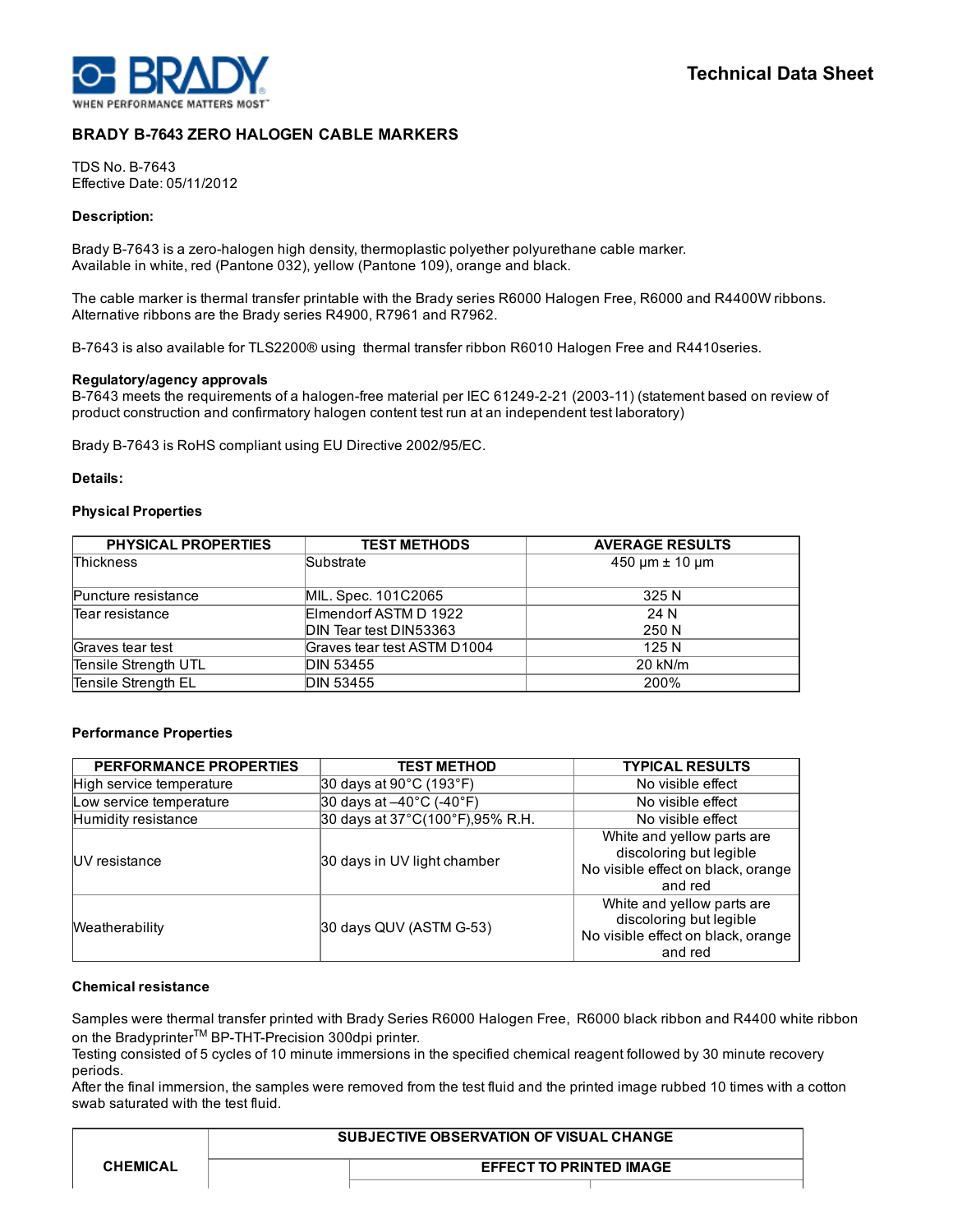| <b>REAGENT</b>     | <b>SUBSTRATE</b><br><b>R60007</b> |                           |              | R4400W Ribbon      |          |
|--------------------|-----------------------------------|---------------------------|--------------|--------------------|----------|
|                    | (all colours)                     | R6000 Halogen Free Ribbon |              |                    |          |
|                    |                                   | <b>Without Rub</b>        | With rub     | <b>Without Rub</b> | With rub |
| Isopropyl Alcohol  | No visible effect                 | 5                         |              | 5                  | 0        |
| <b>MEK</b>         | No visible effect                 | 5                         | O            | 5                  | 0        |
| UP-4 Jet Fuel      | No visible effect                 | 5                         | 5            | 5                  | 5        |
| Gasfuel            | No visible effect                 | 5                         | ŋ            | 5                  | O        |
| lGasoline          | No visible effect                 | 5                         | 5            | 5                  | 3        |
| IASTM #3 Oil       | No visible effect                 | 5                         | 4            | 5                  | 0        |
| Mil 5606 Oil       | No visible effect                 | 5                         | 5            | 5                  | 5        |
| Deionized Water    | No visible effect                 | 5                         | 5            | 5                  | 5        |
| SAE 15WT oil       | No visible effect                 | 5                         | 5            | 5                  | 5        |
| Skydrol®500B-4     | No visible effect                 | 5                         | <sup>0</sup> | 3                  | O        |
| l10% Sulfuric Acid |                                   | 5                         | 5            | 5                  | 5        |
| Solution           | No visible effect                 |                           |              |                    |          |
| l10% NaCl Salt     | No visible effect                 | 5                         | 5            | 5                  | 5        |
| Solution           |                                   |                           |              |                    |          |
| Alcohol mix*       | No visible effect                 | 5                         | 5            | 5                  | 0        |

\* Alcohol mixture: 50% Ethyl alcohol, 30% Methyl Alcohol, 20% Distilled water

# Legend:

- 5 = No visible effect
- 4 = Slight fading
- 3 = Fading
- 2 = Moderate fading
- 1 = Severe fading
- 0 = Print gone

Product testing, customer feedback, and history of similar products, support a customer performance expectation of at least *two years from the date of receipt* for this product as long as this product is stored in its original packaging in an environment *below 80°F (27°C) and 60% RH*. We are confident that our product will perform well beyond this time frame. However, it remains the responsibility of the user to assess the risk of using such product. We encourage customers to develop functional testing protocols that will qualify a product's fitness for use in their actual applications.

## Trademarks:

ASTM: American Society for Testing and Materials (U.S.A.) BradyPrinter™ is a trademark of Brady Worldwide, Inc. DIN: Deutsche Industry Norm S. I.: International System of Units SAE: Society of Automotive Engineers (U.S.A.) Skydrol® is a registered trademark of the Monsanto Company TLS2200® is a registered trademark of Brady Worldwide, Inc.

Note: All values shown are averages and should not be used for specification purposes. Test data and test results contained in this document are for general information only and shall not be relied upon by Brady customers for designs and specifications, or be relied on as meeting specified performance criteria. Customers desiring to develop specifications or performance criteria for specific product applications should contact Brady for further information.

Product compliance information is based upon information provided by suppliers of the raw materials used by Brady to manufacture this product or based on results of testing using recognized analytical methods performed by a third party, independent laboratory. As such, Brady makes no independent representations or warranties, express or implied, and assumes no liability in connection with the use of this information.

## WARRANTY

Brady products are sold with the understanding that the buyers will test them in actual use and determine for themselves their adaptability to their intended uses. Brady warrants to the buyers that its products are free from defects in material and workmanship, but limits its obligation under this warranty to replacement of the product shown to Brady's satisfaction to have been defective at the time Brady sold it. This warranty does not extend to any persons obtaining the product from the buyers. This warranty is in lieu of any other warranty, express or implied, including, but not limited to, any implied warranty of merchantability or fitness for a particular purpose, and of any other obligations or liability on Brady's part. Under no circumstances will Brady be liable for any loss, damage, expense, or consequential damages of any kind arising in connection with the use, or inability to use, Brady's products.